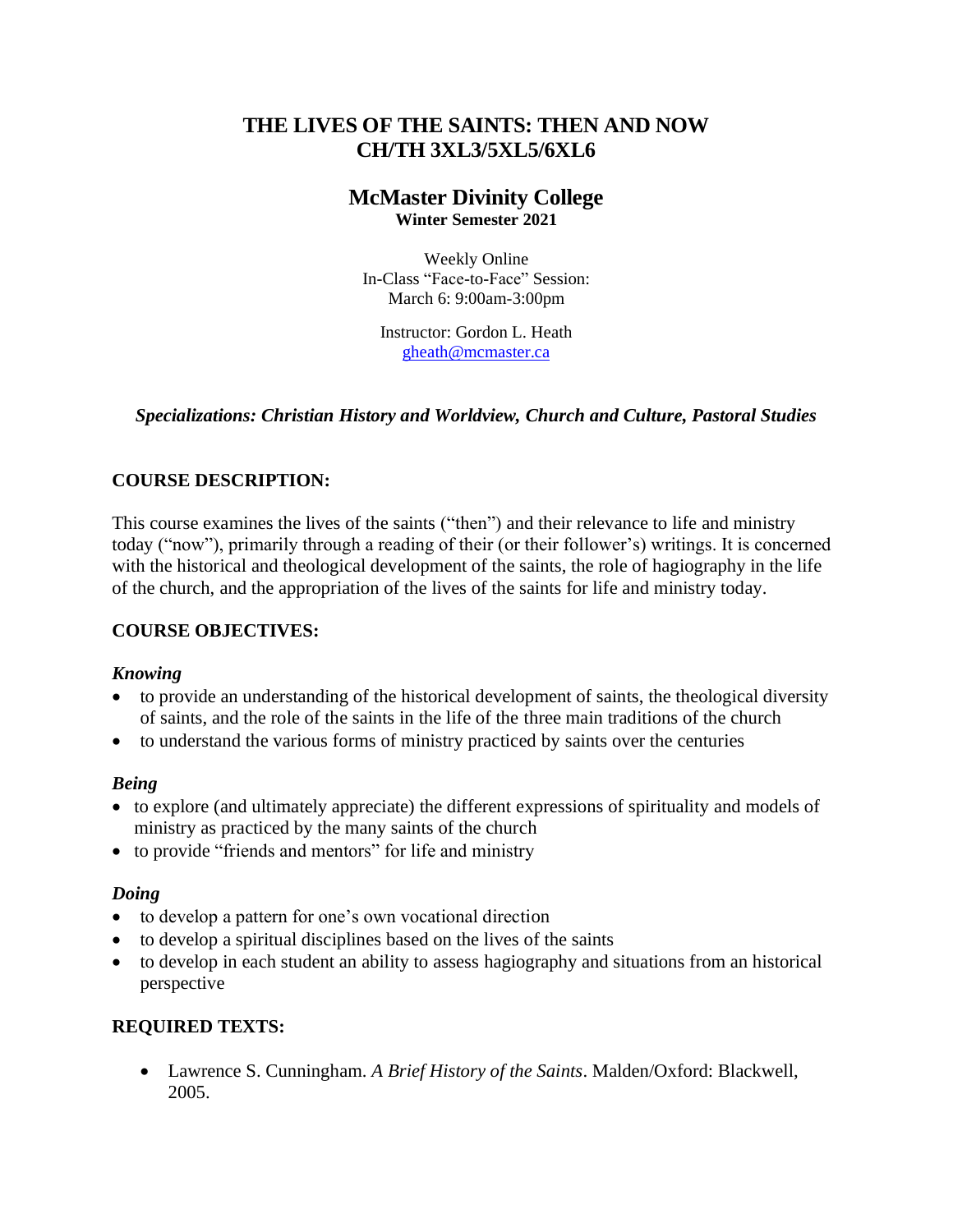- Mary-Ann Stouck, ed. *A Short Reader of Medieval Saints*. Toronto: University of Toronto Press, 2009.
- Kathryn Spink. *[Mother Teresa: An Authorized Biography](http://www.amazon.ca/Mother-Teresa-Revised-Authorized-Biography/dp/0062026143/ref=sr_1_4?ie=UTF8&qid=1343337134&sr=8-4) (Revised Edition)*. New York: HarperCollins, 2011.
- Gordon L. Heath. *Doing Church History: A User-friendly Introduction to Researching the History of Christianity*. Toronto: Clements Publishing, 2008.
- Selected readings distributed in class.

# **GENERAL COMMENTS:**

- Textbook Purchase: All required textbooks for this class are available from the College's book service, READ On Bookstore, Room 145, McMaster Divinity College. Texts may be purchased on the first day of class. For advance purchase, you may contact READ On Bookstore, 5 International Blvd, Etobicoke,Ontario M9W 6H3 : phone 416.620.2934; fax 416.622.2308; email [books@readon.ca.](mailto:books@readon.ca) Other book services may also carry the texts.
- Academic Honesty: Academic dishonesty is a serious offence that may take any number of forms, including plagiarism, the submission of work that is not one's own or for which previous credit has been obtained, and/or unauthorized collaboration with other students. Academic dishonesty can result in severe consequences, e.g., failure of the assignment, failure of the course, a notation on one's academic transcript, and/or suspension or expulsion from the College. Students are responsible for understanding what constitutes academic dishonesty. Please refer to the Divinity College Statement on Academic Honesty ~<http://www.mcmasterdivinity.ca/programs/rules-regulations>
- Gender Inclusive Language: McMaster Divinity College uses inclusive language for human beings in worship services, student written materials, and all of its publications. In reference to biblical texts, the integrity of the original expressions and the names of God should be respected. The NRSV and TNIV are examples of the use of inclusive language for human beings. It is expected that inclusive language will be used in chapel services and all MDC assignments.
- Style: All stylistic considerations (including but not limited to questions of formatting, footnotes, and bibliographic references) must conform to the McMaster Divinity College Style Guidelines for Essays and Theses [http://www.mcmasterdivinity.ca/sites/default/files/documents/mdcstyleguide.pdf](http://www.mcmasterdivinity.ca/sites/default/files/documents/MDCStyleGuide.pdf) Failure to observe appropriate form will result in grade reductions.
- Essays must be handed in at the beginning of the class on the day they are due. All other essays will be considered to be late. Students may be exempted from the late penalty of 5% per day (not including weekends) if they attach to their essay a letter explaining the genuine emergency that delayed them. Late assignments (even ones with an extension) will not receive comments and constructive criticism from the professor. Submit an electronic copy on the due date or a hard copy before the due date.
- Disclaimer: This syllabus is the property of the instructor and is prepared with currently available information. The instructor reserves the right to make changes and revisions up to and including the first day of class.

# **ASSIGNMENTS**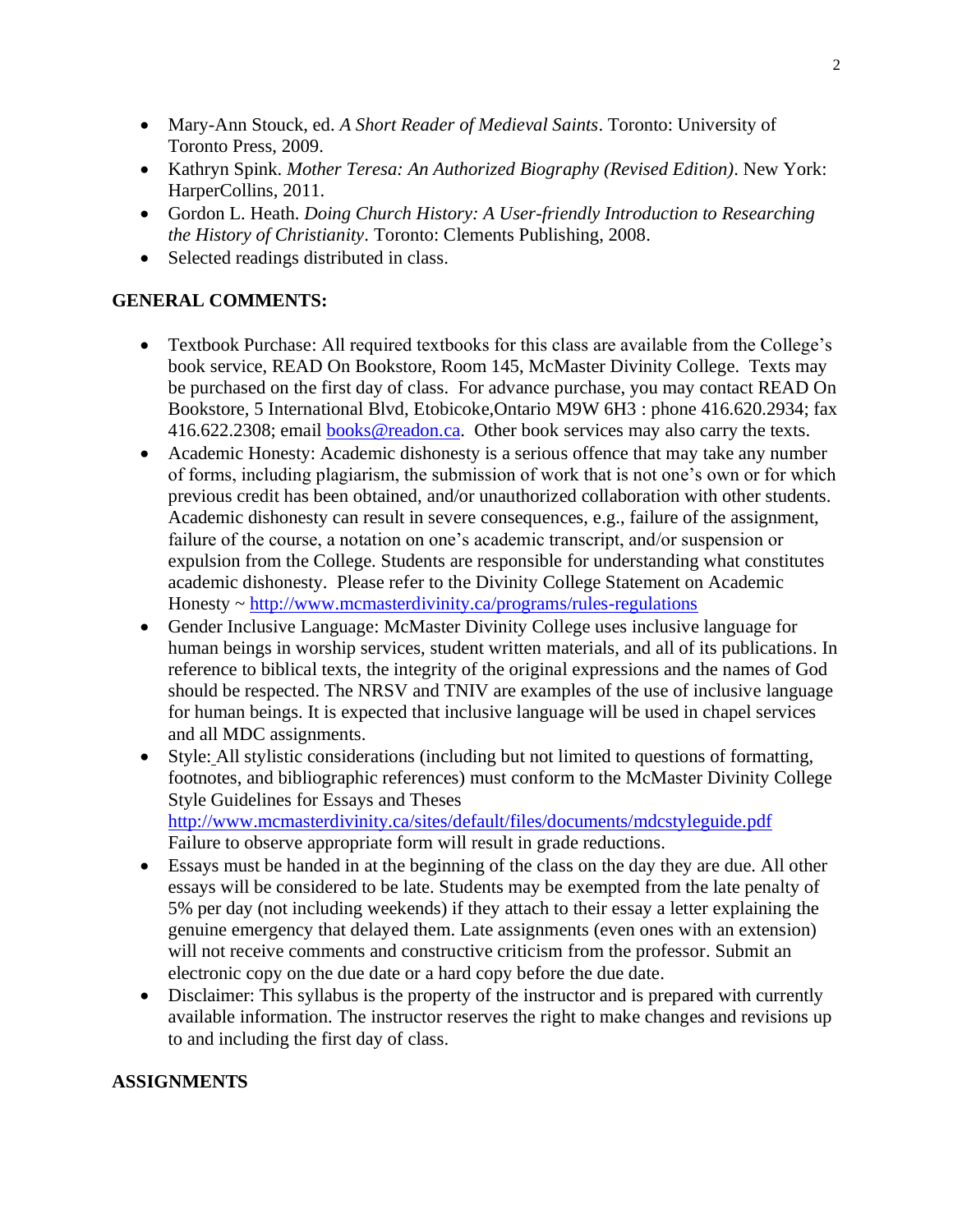## • **Online Engagement and Reading**

Weekly online engagement is expected (eg. listening to lectures, engaging in synchronous meetings, reading and submitting posts, etc.). Students will also be asked at the end of the semester what percentage of the textbooks they have read.

## • **Position Paper**

Students are to prepare a two-page summary of their views on the saints. Things to be considered are their role in prayer, liturgy, pilgrimage, art, inspiration, etc. This is not a research paper – it is a position paper that requires you to state where you are right now (an exercise in self-awareness and assumptions). Be prepared to talk about this in class.

#### • **Book Review**

Students are to prepare a two-three page book review of *Mother Teresa: An Authorized Biography*. The review should answer questions such as: what is the author's thesis? How did the author argue the thesis (structure, sources, methodology, etc.)? What are the weaknesses and strengths of the book? What is the value of reading the book? The analysis should also consider the student's specialization. See *Doing Church History* for further instructions. Be prepared to talk about this in class.

#### • **Church Visit Reflection (***This may be cancelled due to Covid 19 – TBD***)**

Students are to attend a Roman Catholic Church liturgy and prepare a two-three page reflection on the experience, paying particular attention to how the saints were referred to in the liturgy, artwork, and architecture. What role did they play? What was the theology being espoused? In what ways did what you see confirm what you have been reading about the saints, and in what ways did it challenge? What you appropriate some of what you heard and saw? Be prepared to talk about this in class.

#### • **Research Paper**

Each student will write a ten-page research paper on a topic related to their specialization. The topic of this paper will be determined by the student's specialization, and developed in consultation with the professor. Presentation of this assignment will be by video recording.

## o *Pastoral Studies*

Research for this specialization should focus on the appropriation of the saints for local parish life. In what way(s) can the saints be used today to deepen the Christian walk or inspire people to do great things?

#### o *Christian History and Worldview*

Research for this specialization can go in one of two directions. First, it can focus on a theological construction of one's theological position in regards to an issue related to the saints. Or it can develop critical knowledge of a key movement or event in Christian history.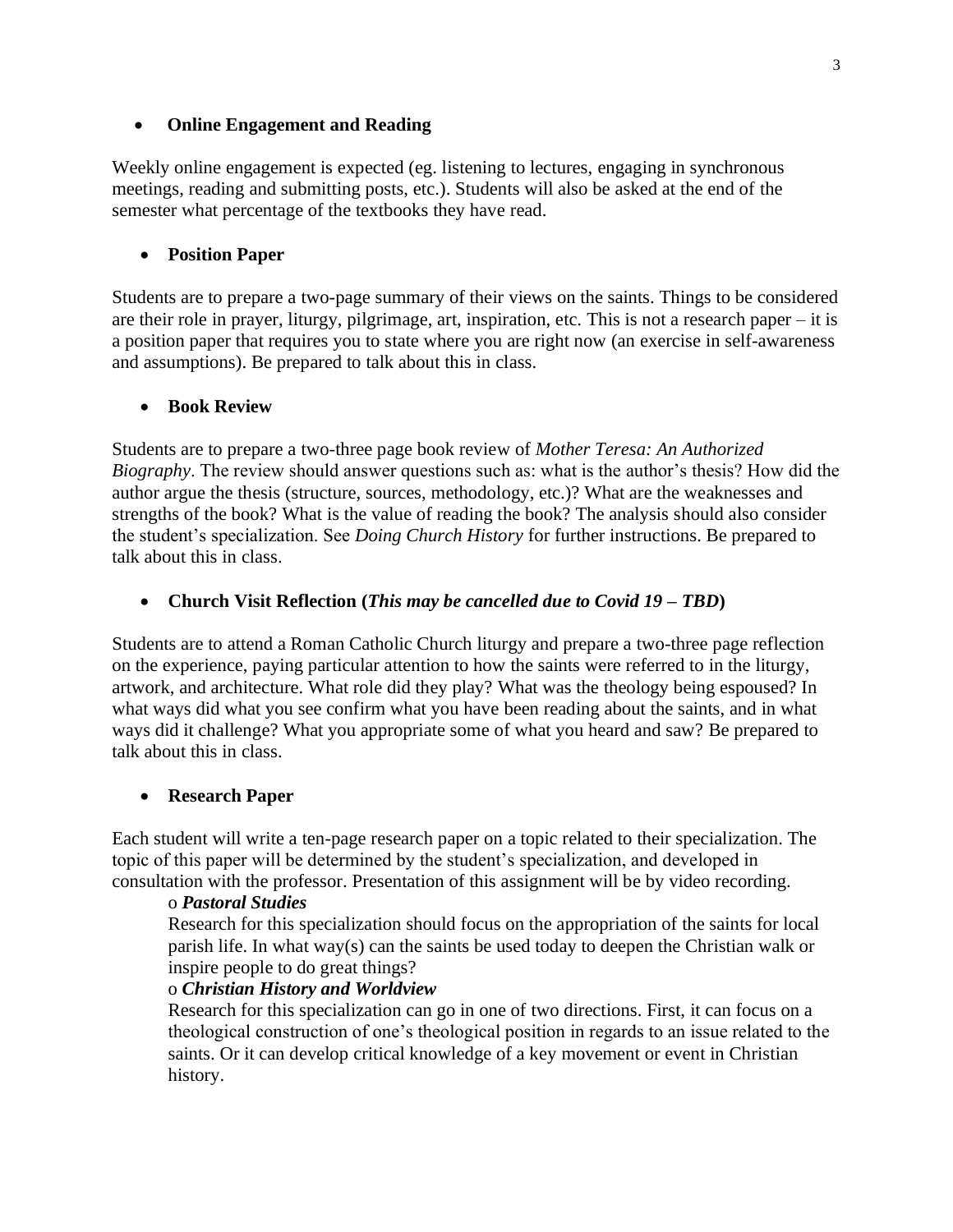#### o *Church and Culture*

Research for this specialization should focus on a construction of one's position in regards to an aspect of Christians and the saints, with a particular concern for the development of saints in a particular culture.

Results of research will be shared with the class at the end of the semester. There are a number of ways in which this research is to be completed:

o Traditional academic research paper (5 pages)

o Non-traditional formats (5-6 pages)

- Popular article for a church or denominational publication (2-3 pages)
- Popular article for a public audience, and to be posted on a blog or Facebook (2- 3 pages)

#### • **Devotional Journal**

This is not a research paper. This assignment is concerned with the application of "lessons learned" from the lives of the saints. It should be a weekly journal based on reflections related to readings and class experiences. It should note key thoughts, important quotes, insights into spiritual life and discipline, plans for spiritual development in the future, reflections on actual practices begun during the semester, saint and liturgy, and so on. Near the end of the semester all students will have an opportunity to share 1-2 entries of their journal with the entire class.

*DPT/MA/PhD students are eligible to enroll, and will meet with the professor to discuss expectations and assignments.*

#### **GRADING:**

| <b>Online Engagement and Reading</b> | 20% |
|--------------------------------------|-----|
| <b>Position Paper</b>                | 10% |
| <b>Book Review</b>                   | 10% |
| Church Visit                         | 10% |
| Devotional Journal                   | 25% |
| <b>Research Paper</b>                | 25% |

#### **CLASS SCHEDULE:**

Weeks will have components such as recorded video lectures and a synchronous Webex face-toface component. Some weeks will also have online posting on avenuetolearn. The one-day *Hybrid Intensive In-Class Meeting* at MDC is important for the class, and attendance is expected.

| Week Starting Jan 4 | <b>Introduction to Course</b>                        |
|---------------------|------------------------------------------------------|
|                     | View Recorded Video Lecture                          |
|                     | Attend Synchronous Meeting (Saturday, 9:00-10:00am): |
|                     | https://mcmaster.webex.com/meet/gheath               |
|                     |                                                      |

Week Starting Jan 11 **Hagiography**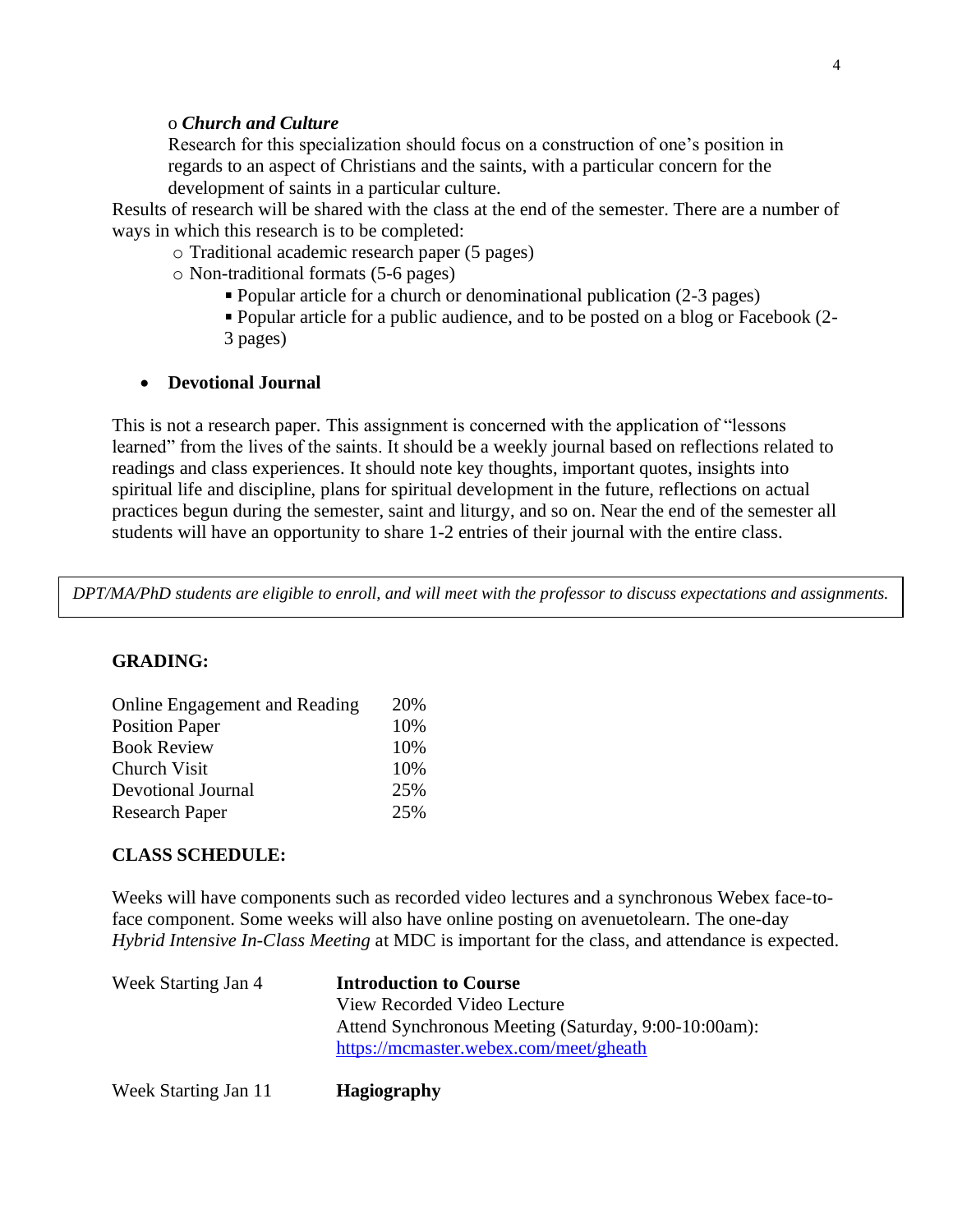|                      | View Recorded Video Lecture                                                                                                                                                                               |
|----------------------|-----------------------------------------------------------------------------------------------------------------------------------------------------------------------------------------------------------|
| Week Starting Jan 18 | <b>Discuss/Debate Position Papers</b><br>Attend Synchronous Meeting (Saturday, 9:00-10:00am):<br>https://mcmaster.webex.com/meet/gheath<br><i>*Position Paper Due*</i>                                    |
| Week Starting Jan 25 | <b>Theology of the Saints (Part 1)</b><br>View Recorded Video Lecture                                                                                                                                     |
| Week Starting Feb 1  | Theology of the Saints (Part 2)<br>View Recorded Video Lecture<br>Attend Synchronous Meeting (Saturday, 9:00-10:00am):<br>https://mcmaster.webex.com/meet/gheath                                          |
| Week Starting Feb 8  | <b>Varieties of Saints (Part 1)</b><br>View Recorded Video Lecture                                                                                                                                        |
| Week Starting Feb 15 | <b>Varieties of Saints (Part 2)</b><br>View Recorded Video Lecture<br>Attend Synchronous Meeting (Saturday, 9:00-10:00am):<br>https://mcmaster.webex.com/meet/gheath<br><i>*Book Review Due*</i>          |
|                      |                                                                                                                                                                                                           |
| Week Starting Feb 22 | <b>Reading Week</b>                                                                                                                                                                                       |
| Week Starting Mar 1  | Hybrid Intensive In-Class Meetings $(Mar 6)$<br>https://mcmaster.webex.com/meet/gheath<br><b>Icons, Liturgies, and Holy Days</b><br><b>Saints in Liturgy and Architecture</b><br>*Church Visit Completed* |
| Week Starting Mar 8  | <b>Relics and Pilgrimages</b><br>View Recorded Video Lecture                                                                                                                                              |
| Week Starting Mar 15 | The Making of a Saint<br>View Recorded Video Lecture<br>Attend Synchronous Meeting (Saturday, 9:00-10:00am):<br>https://mcmaster.webex.com/meet/gheath                                                    |
| Week Starting Mar 22 | <b>Research Paper Presentations</b><br>View Recorded Video<br><i>*Research Papers Due*</i>                                                                                                                |